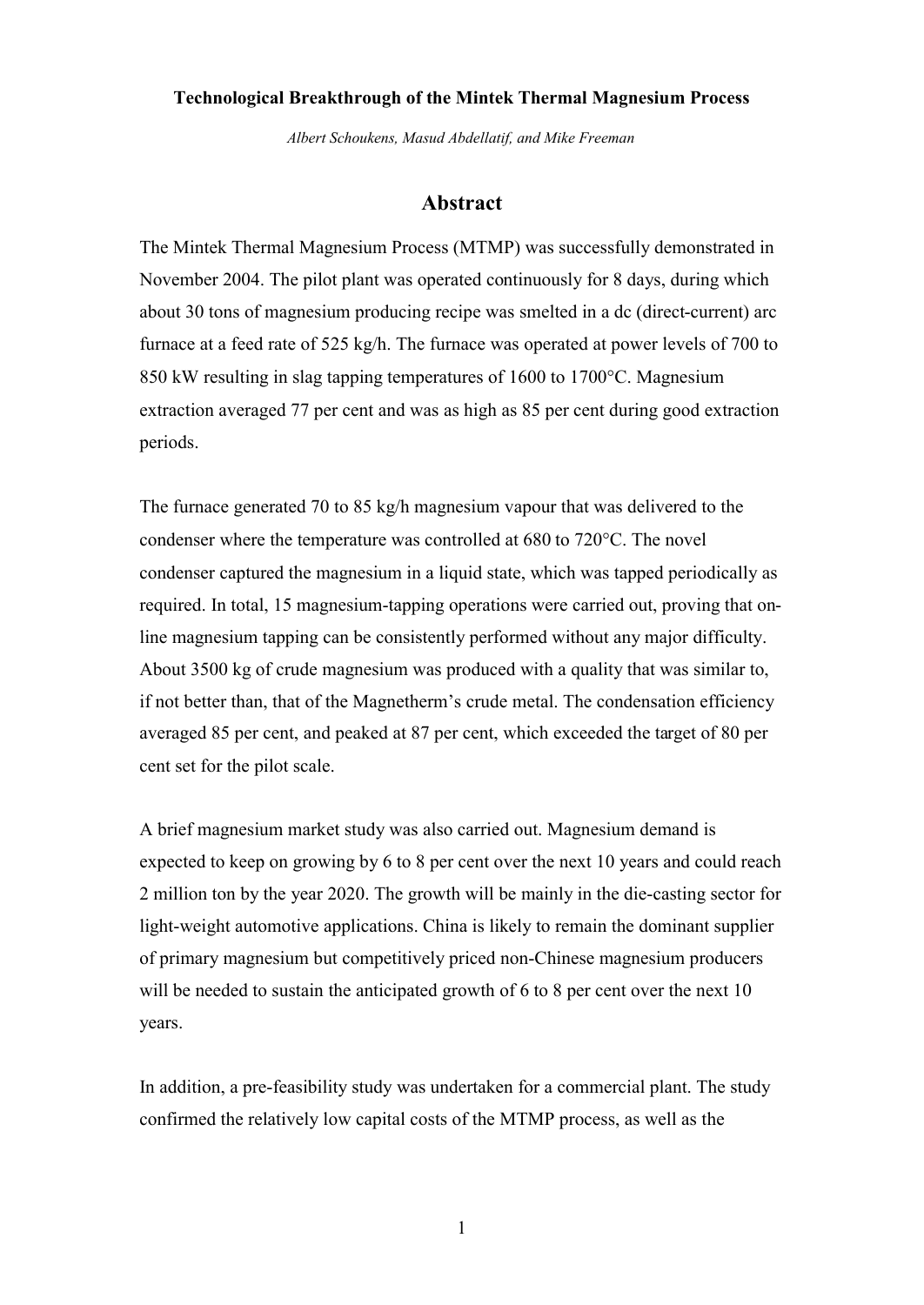competitiveness of the operating costs, as compared to the industrial electrolytic process.

# **Introduction**

Two basic processes for magnesium production are currently employed: fused-salt electrolysis of magnesium chloride, and thermal reduction of magnesium oxide. Presently, the dominant technology is the "Pidgeon" process  $(1)$ , used by the Chinese magnesium producers. It is a thermal reduction method carried out under vacuum in coal-fired retorts, and is based on the reaction of calcined dolomite with ferrosilicon. The Pidgeon process was invented and developed in Canada in the 1940s. It is a labour-intensive batch process. The production capacity per retort is only 50 kg magnesium per day at a cycle time of roughly 10 hours.

In the 1960s, a semi-continuous, scaled-up Pidgeon process was developed in France by Pechiney<sup>(2, 3)</sup>. The process is known as the Magnetherm process and is based on ac submerged-electrode smelting of calcined dolomite in the presence of ferrosilicon and aluminium. The process is carried out under a vacuum of 0.05 to 0.10 atm. The production capacity per reactor is 20 ton magnesium per day, the cycle time is about 12 hours, and the condenser efficiency is 85 to 90 per cent. Every 12 hours the vacuum has to be broken, in order to periodically remove the slag from the furnace, and to replace the full condenser with an empty one.

The Mintek Thermal Magnesium Process (MTMP)<sup> $(4-10)$ </sup> is a further advancement of the Magnetherm process, allowing continuous operation of magnesium production. In the Mintek process a dc open-arc furnace is used and the reaction is carried out at atmospheric pressure instead of the vacuum operations of the Pidgeon and Magnetherm processes. The furnace operating temperature is 1700°C to 1750°C. The magnesium vapour that is generated in the furnace is condensed in a separate condenser vessel. The Mintek process is also based on the reduction of magnesium oxide in calcined dolomite, using ferrosilicon as the reducing agent, in conjunction with aluminium if market conditions are favourable. The production capacity is about 100 ton magnesium per day for a 35 MW furnace.

During the year 2000, a 100 kg/h magnesium MTMP pilot-plant was designed and built. The pilot-plant includes a 1.5 MW dc open-arc furnace and a novel condenser to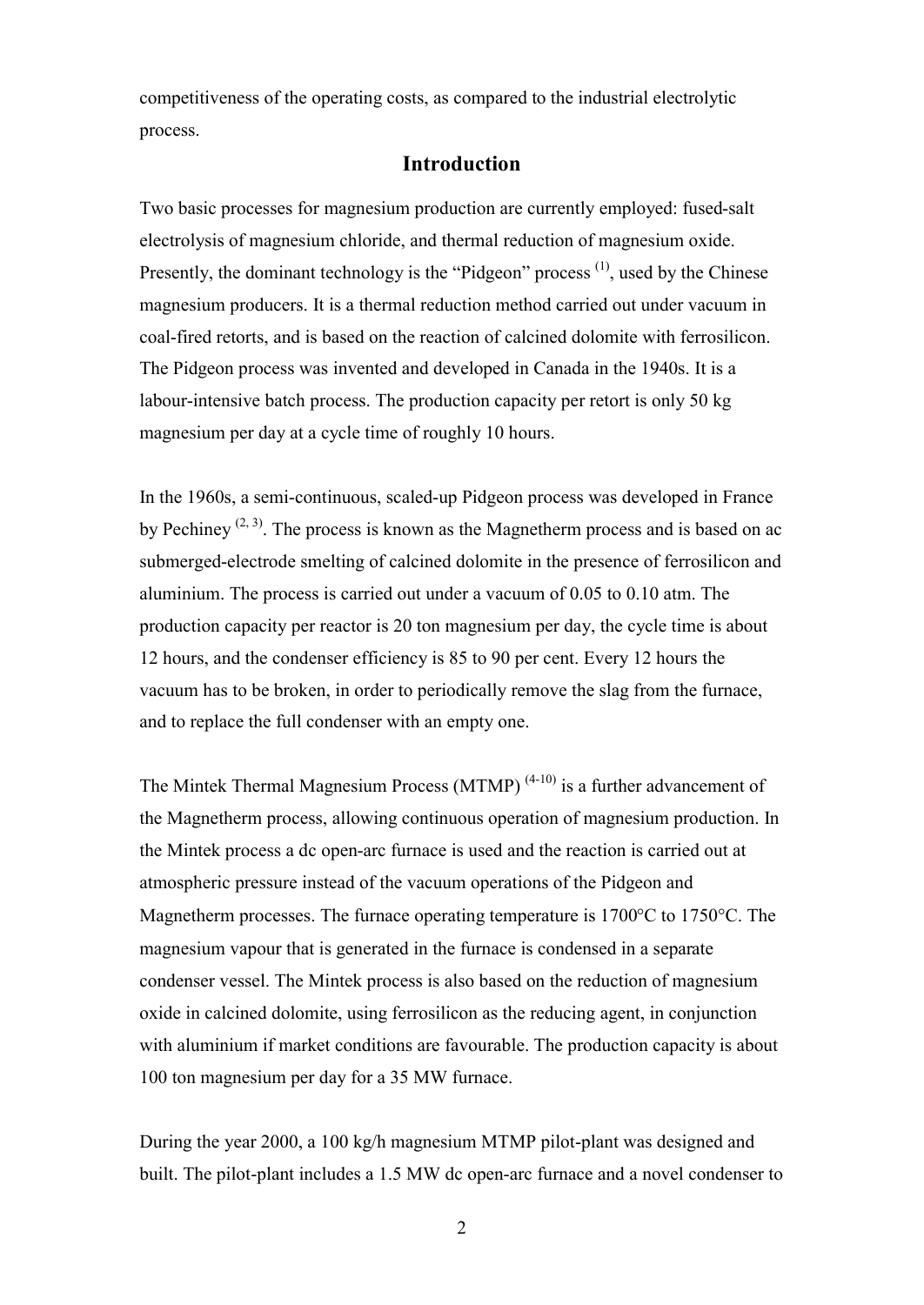allow continuous, or semi-continuous, magnesium production. The pilot-plant was commissioned in 2001 and during the period 2001-2004, ten magnesium-smelting campaigns were carried out on the pilot-plant.

This paper gives the main operational data and metallurgical results achieved on the Mintek pilot plant. A brief magnesium market study is also included. In addition a preliminary techno-economic assessment of the MTMP process is presented and the results are compared with the techno-economic data of an electrolytic magnesium process.

## **Pilot Plant Description**

A schematic diagram of the 100 kg/h magnesium pilot plant is shown in Figure 1. The equipment consists of a 1.5 MW (10kA) power supply, a dc (direct-current) arc furnace, a raw material feed system, a magnesium condenser, a combustion chamber, a gas-cleaning system, and ancillary equipment.



**Figure 1: Schematic diagram of the MTMP pilot plant**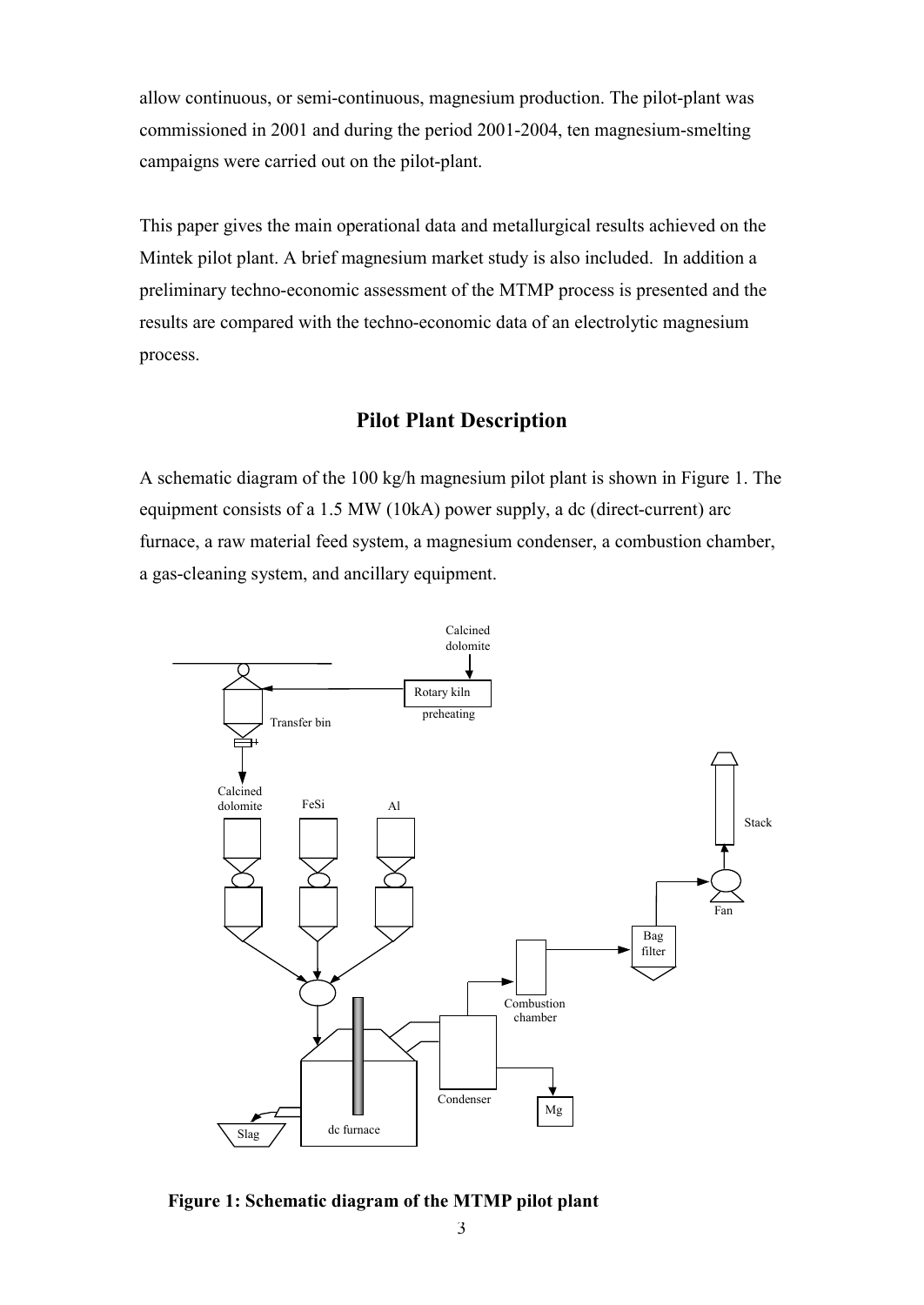The Mintek Thermal Magnesium Process (MTMP) is based on the silico-thermic (and alumino-thermic) reduction of magnesium oxide in calcined dolomite, and is carried out in a dc open-arc electric furnace, at atmospheric pressure and at a temperature of about 1700°C. The magnesium vapour that is generated in the furnace is captured in a condenser as liquid magnesium. The condenser is connected behind the furnace, and magnesium is periodically tapped from the condenser. The airtight furnace has an internal diameter of 1.2m and a shell diameter of 1.9m. The feed system is capable of supplying 250 to 500 kg/h dolime (calcined dolomite), 40 to 80 kg/h ferrosilicon, and 15 to 60 kg/h aluminium to produce 50 to 100 kg/h magnesium vapour.

### **Operation of the Pilot Plant and main Results**

Since early 2001, 10 test campaigns, or runs, were carried out on the Mintek pilotplant. In the first 9 campaigns (Runs 1 to 9), about 40 tons of magnesium-producing feed materials were processed. The new magnesium process was demonstrated at a relatively large scale of 50 to 75 kg/h magnesium vapour-generation and condensation. The furnace was operated at power levels of 600 to 800 kW, with feedrates of raw materials of 400 to 525 kg per hour. Magnesium extraction in the furnace reached 85 per cent, and the condensation efficiency was between 70 and 75 per cent. However, during Runs 1 to 8 continuous operation was not sustained for 20 hours, or more, as targeted. The runs were terminated prematurely due to blockages in the ducts of the pilot-plant equipment. In the best of these 8 Runs, 5 tons of magnesiumproducing materials were fed over periods of about 10 hours.

Before Run 9, two mechanical cleaning-devices (plungers) were installed in critical places as a means of dealing with blockages. This was considered to be necessary in order to achieve at least 20 hours of "feed-on" time, and so to obtain more accurate condensation-efficiency data.

A step-change in operability was achieved in that, during Run 9, the MTMP process was operated continuously for about 20 hours. Roughly 10 tons of raw materials were processed at a feed-rate of 520 kg/h. During this Run 9, three magnesium taps, totalling 290 kg crude magnesium, were carried out. Further re-heating of the condenser crucible and co-melting of salt flux (NaCl and KCl) resulted in the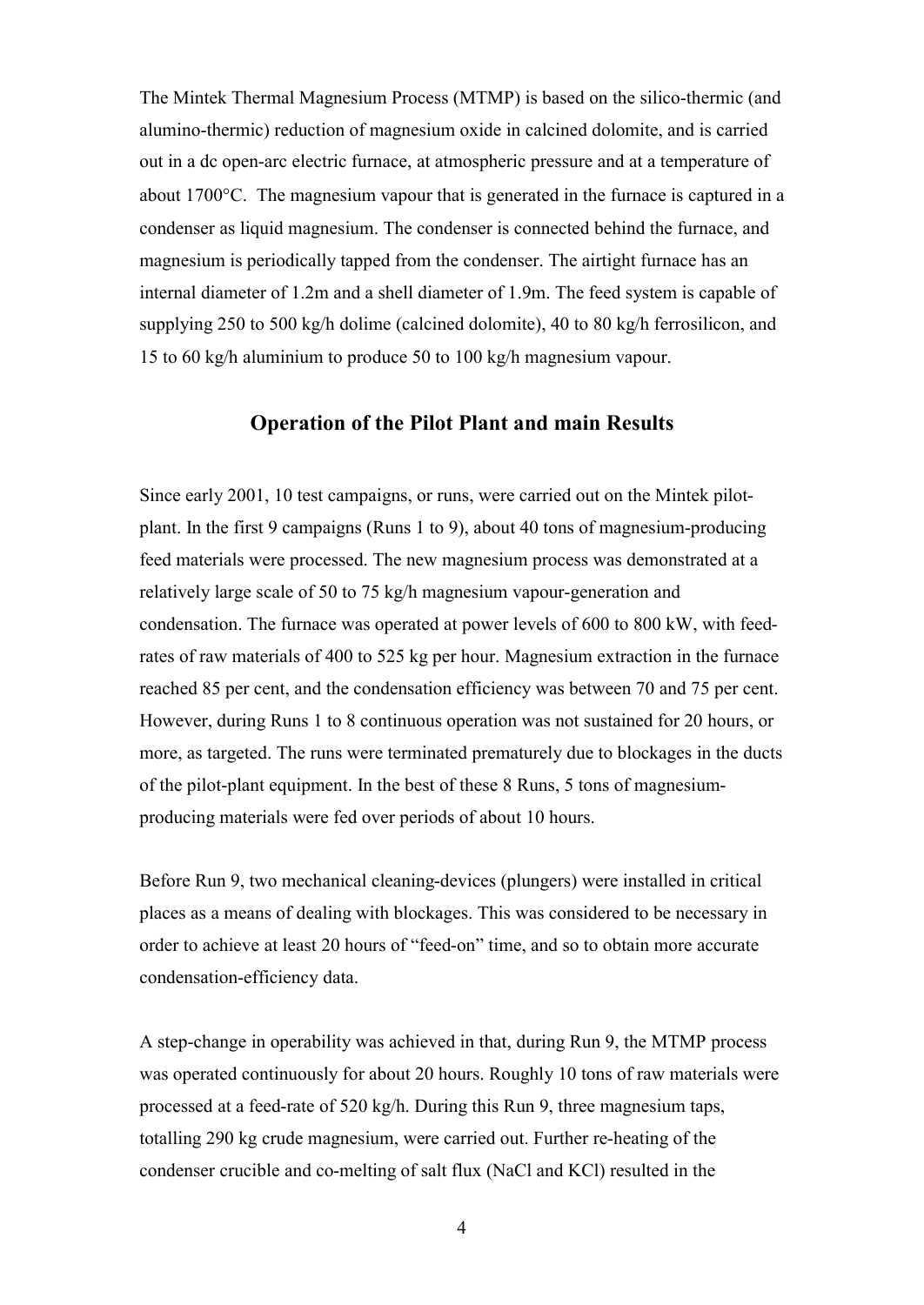recovery of an additional 615 kg of crude magnesium. Data analysis revealed that the condensation efficiency was about 75 per cent for the entire duration of Run 9, and that the magnesium was of a similar quality, and in most cases of better quality, than that produced in conventional thermal magnesium processes. After magnesium Run 9 it was concluded that another, more drastic step-change was needed, this time involving the condenser design, to achieve continuous operation for longer periods of time.

The last magnesium smelting campaign (Run 10) was carried out in November 2004. This campaign was conducted with a new condenser, designed to prevent the build-up of dross that limited previous runs to about 20 hours of continuous operation. The modified condenser performed quite well, achieving continuous production with a condenser efficiency of 85 per cent. During the eight-day run, about 30 tons of feed materials were smelted in the dc furnace, which was operated at power levels up to 850 kW, and the magnesium was extracted as vapour for delivery to the condenser. Fifteen taps of liquid magnesium, totalling 3500 kg of magnesium metal, were carried out from the condenser during online operation. The crude magnesium was again of a similar quality to that produced by conventional thermal processes.

Chemical analyses of the crude magnesium produced during Runs 1 to 10 are shown in Table 1, together with the standard specifications of a typical ASTM grade (ASTM designation B92, grade 9980A, 99.8 % Mg). In general the crude magnesium conforms to the chemical requirements of ASTM magnesium ingot, or is close to the specifications. Consequently less salt flux than used in the conventional thermal processes might be required for the refining of the MTMP magnesium.

**Table 1: Analyses of Mintek Crude Magnesium and Standard Specification (ASTM) of Magnesium Ingots, mass %**

|                 | <b>Si</b> | Mn   | Al   | Fe   | Ca   | Ni    |
|-----------------|-----------|------|------|------|------|-------|
|                 | max       | max  | max  | max  | max  | max   |
| ASTM*<br>$B-92$ | 0.05      | 0.10 | 0.05 | 0.05 | 0.05 | 0.001 |
| <b>Mintek</b>   | 0.02      | 0.02 | 0.01 | 0.01 | 0.10 | 0.001 |
| $Crude+$        | 0.20      | 0.03 | 0.10 | 0.05 | 0.20 | 0.010 |

\* Other impurities each max 0.05%

+ Mintek crude magnesium, Runs 1-10, range of analyses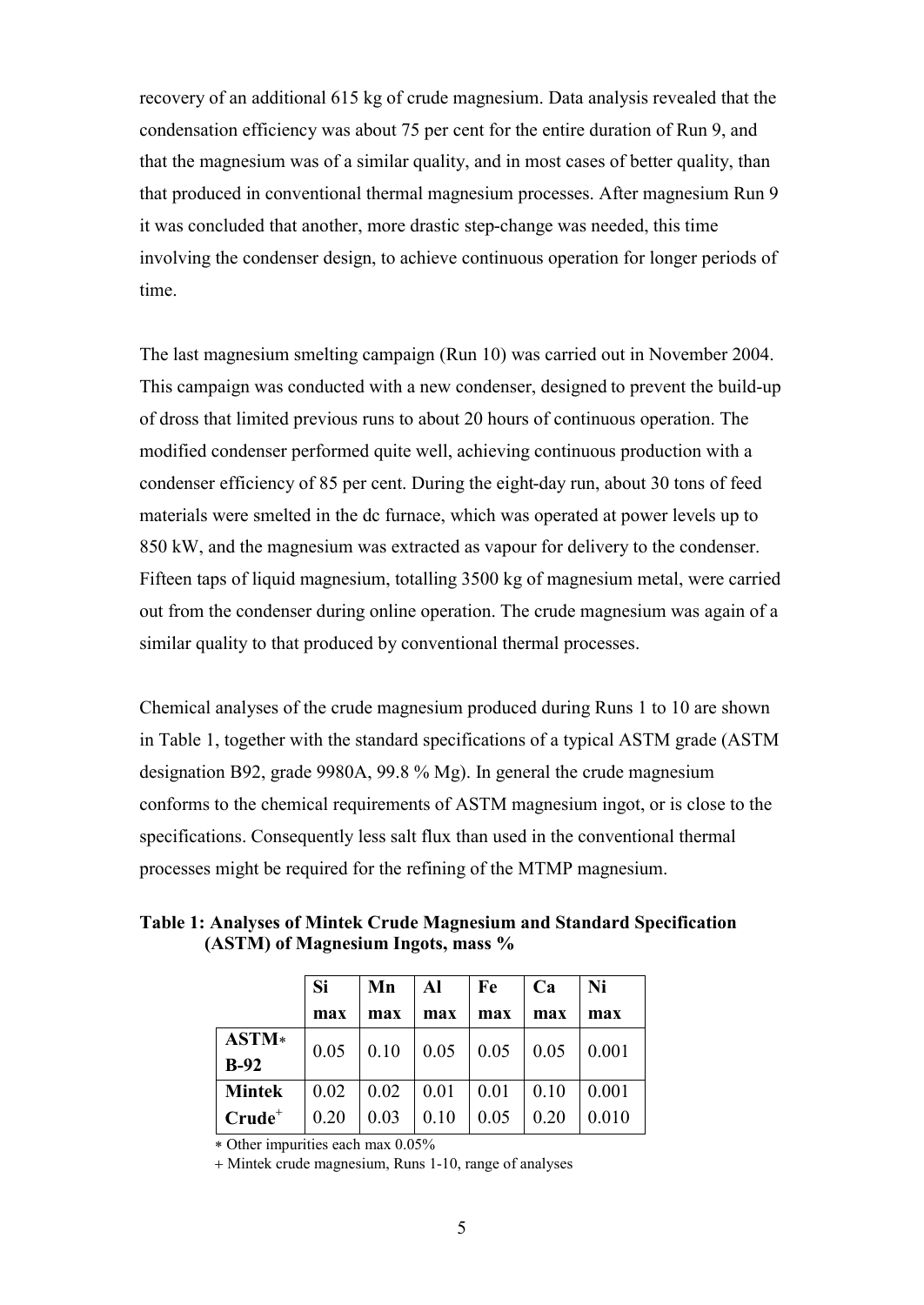The calcium content of the crude magnesium was relatively low (see Table 1) as compared to 0.85 per cent reported for crude magnesium produced by the Magnetherm process<sup>(11)</sup>.

The Run 10 campaign demonstrated, for the first time, the feasibility of a continuous atmospheric process for thermal magnesium production. The robustness of the MTMP process was shown by the ability of the condenser to withstand a furnace shutdown for example to clear a blocked feed port or to add an electrode section - and immediately re-start production and tapping of magnesium. It was demonstrated that the magnesium pilot plant could be maintained online for several days, without dismantling and cleaning of the condenser components, as practised in industry. Technically, the MTMP process is now ready for scaling up to a demonstration- and further to an industrial-size operation.

### **Magnesium Market and Price**

The magnesium market has undergone major changes over the last ten years. World primary magnesium production rose by an average of 7 per cent per year, and die-cast automotive components are replacing aluminium alloying additions as the major magnesium application  $(12, 13)$ . Magnesium demand is expected to continue increasing by 6 to 8 per cent over the next 10 to 15 years, and the magnesium could become a two million ton per year industry by the year 2020.

China has become the dominant magnesium producer over the last ten years. Its magnesium production has increased rapidly from only 5 000 tons in 1990 to 400 000 tons in 2004. In the 1990s a large number of relatively small Pidgeon plants were built in China (14, 15), reaching a total annual output of 200 000 ton by the year 2000. In 2004, the world production of primary magnesium was around 570 000 ton, and China accounted for 400 000 ton, or 70 per cent of the total 2004 production.

The magnesium price has been steadily declining from about 140 c/lb (US cents/pound) in the mid 1990s to 85 c/lb in June 2005. The above are European free market prices obtained from Metal Bulletin. The ratio of the price of magnesium to that of aluminium is critical for the replacement of aluminium by magnesium in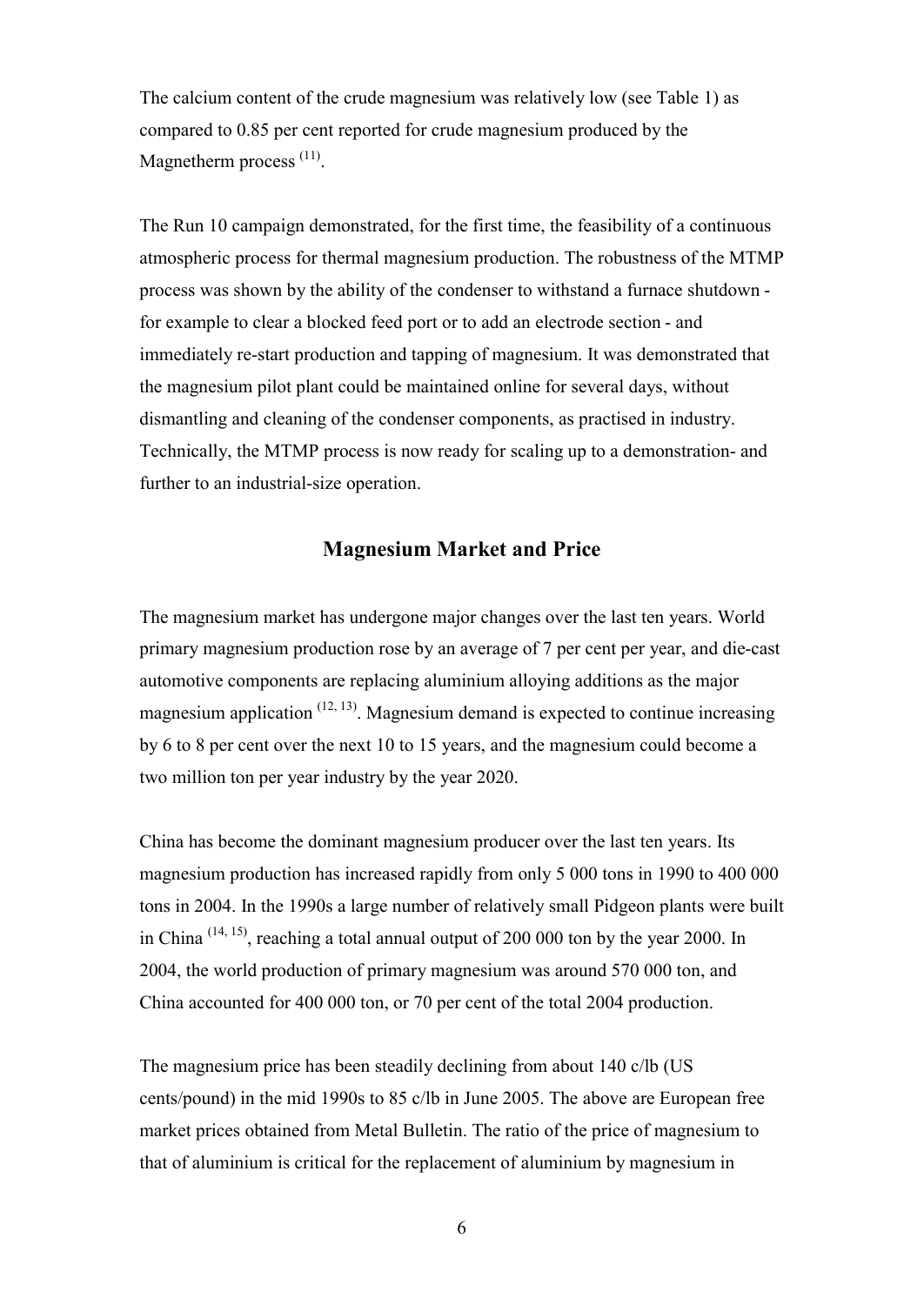structural and especially motor vehicle applications. It is generally accepted that at a Mg/Al price ratio of 1.5 or less magnesium could replace aluminium in motor vehicles to a significant extent. Since the year 2000 the price ratio has been consistently below 1.5, and since the beginning of 2005 the ratio has been close to unity.

A great potential exists for increased usage of magnesium in motor cars. Magnesium in automobiles is the fastest growing sector in terms of magnesium demand in the form of die-cast motor components  $(12)$ . In 2004 the magnesium content in motor vehicles was about 3 kg per vehicle, on average. At a world production of motor vehicles of roughly 50 million units per year, this translates into a consumption of 150 000 ton magnesium for the manufacture of motor components in 2004. Magnesium usage in motor vehicles could grow to 20 kg per vehicle, or to a one million ton yearly demand for magnesium.

# **Economics of the MTMP**

A comparison between an electrolytic plant and a MTMP facility, both located in Canada and rated at 40 000 ton/year magnesium, is presented in Table 2, in terms of capital and operating costs estimates. The major assumption made was that the capital costs for the two plants are US\$  $8000$ <sup>(12)</sup> and US\$ 5000/annual ton magnesium, and is depreciated over a 7-year period.

|                | $\text{USS}$ / lb Mg |             |             |  |  |
|----------------|----------------------|-------------|-------------|--|--|
| Element        | Electrolytic         | <b>MTMP</b> | <b>MTMP</b> |  |  |
|                | Canada               | Canada      | S. Africa   |  |  |
| Capital        | 0.52                 | 0.32        | 0.25        |  |  |
| Variable costs | 0.73                 | 0.59        | 0.62        |  |  |
| Fixed costs    | 0.37                 | 0.30        | 0.14        |  |  |
| <b>TOTAL</b>   | 1.62                 | 1 2 1       | 1.01        |  |  |

|  |  | <b>Table 2: Costs Summary</b> |
|--|--|-------------------------------|
|--|--|-------------------------------|

The capital and operating cost estimates for a MTMP plant located in South Africa are also included in Table 2. Here, the capital costs amount to just over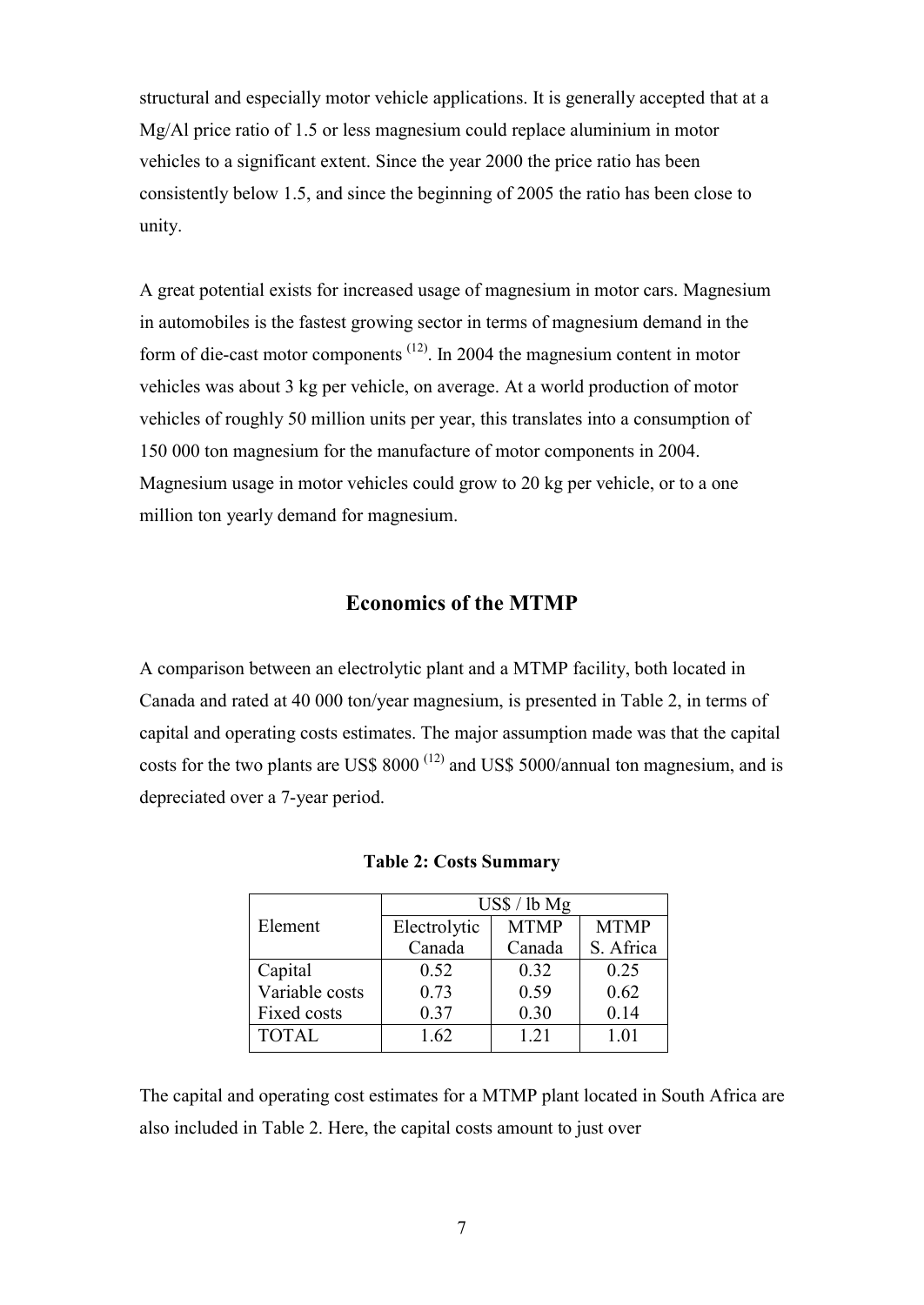US\$ 3800/annual ton of refined metal, and reflects the importance of site selection on the overall economics of the plant.

Despite the absence of aluminium in the feed mix, the sole reductant, i.e. ferrosilicon (FeSi), constitutes over 50 per cent of the total variable costs, with calcined dolomite and electricity being the next highest. Crucial to the study is the assumption that FeSi is priced at US\$ 0.45/lb of contained Si. The question is whether the recent high prices were aberrations or whether the alloy has moved from the previous level of 35 cents to 45 cents as a long-term price. Sensitivity analysis suggests that the internal rate of return (IRR) is greatly affected by the cost of FeSi, as well as by the selling price of magnesium ingots. The economic analysis is based on a selling price of US\$ 1.0/lb of refined metal. Capacity and capital costs appear to affect the IRR to a lesser extent (Figure 2). Of the total cash costs, the fixed component contributes less than 20 per cent, the four major items being labour, maintenance, insurance and overheads.



CHANGE IN PARAMETER (%)

**Figure 2. Sensitivity of IRR to changes in capital costs, production capacity, operating costs, and magnesium selling price.**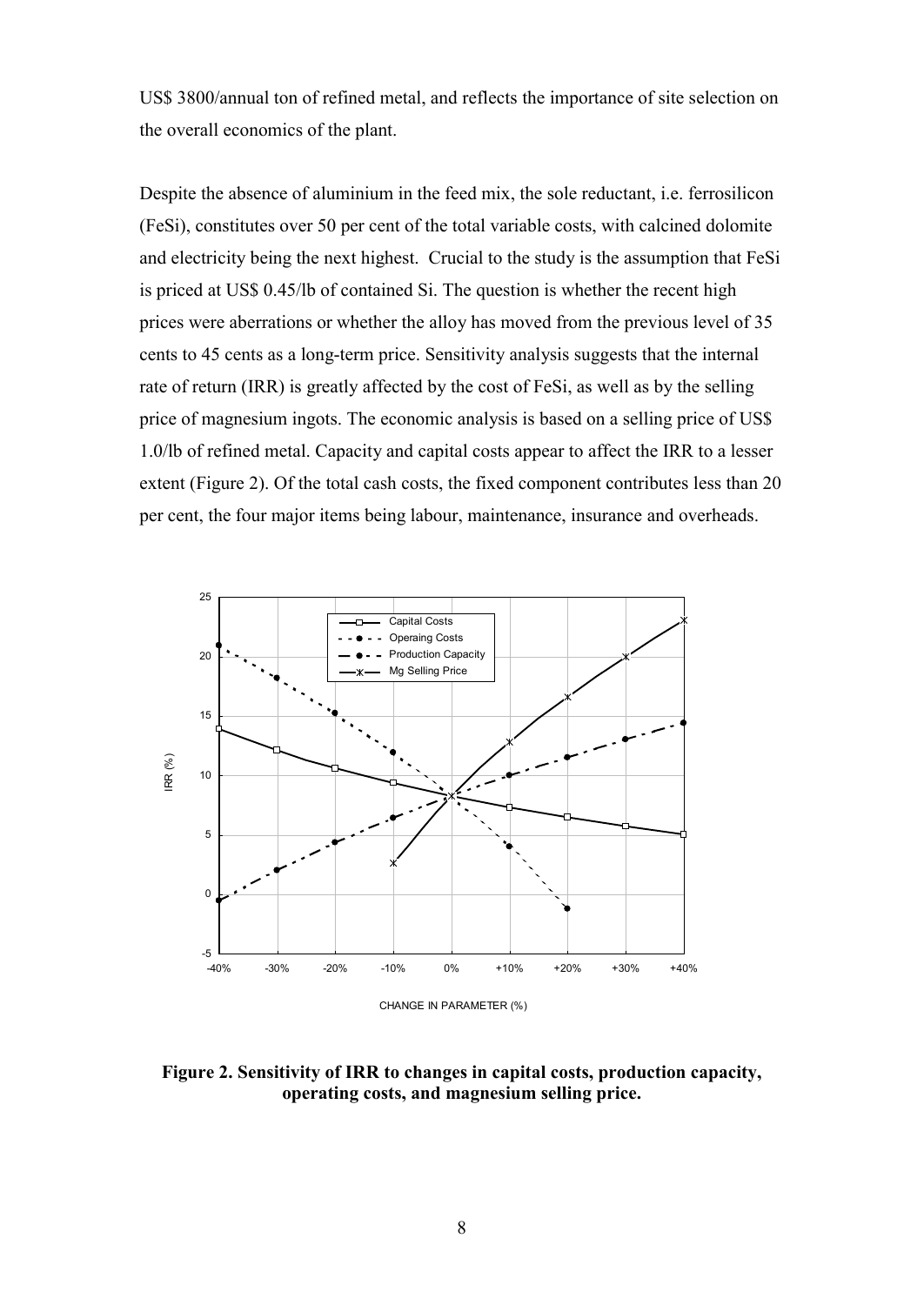# **Conclusions**

### 1) Piloting of the Mintek Thermal Magnesium Process (MTMP)

Ten magnesium-smelting campaigns were carried out at the Mintek pilot plant during 2001 to 2004. The last campaign, carried out in November 2004, was extremely successful. Over a 8-day period, about 30 tons of feed materials were smelted in the dc furnace, which was operated at power levels up to 850 kW, and the magnesium was extracted as vapour for delivery to the condenser. Fifteen taps of liquid magnesium, totalling 3500 kg of magnesium metal were carried out at the condenser during online operation.

The novel condenser performed quite well, achieving continuous production with a condenser efficiency of 85 per cent. This magnesium smelting/condensing campaign demonstrated, for the first time, the feasibility of a continuous atmospheric process for thermal magnesium production. It was demonstrated that the magnesium pilot plant could be maintained online, without dismantling and cleaning of the condenser components, as practised in industry.

The crude magnesium was of a similar quality to that produced by conventional thermal processes. The calcium content of the crude magnesium was relatively low, and consequently less salt flux than used in the conventional processes, might be required for the refining of the MTMP magnesium.

R&D work at the Mintek pilot-plant scale has been completed successfully. Mintek and its partners are evaluating the commercial possibilities of implementing the new technology and would welcome other participants in the industrial application of the technology. It is anticipated that magnesium production could start at a rate of 15 000 ton per year, in a single MTMP furnace. Magnesium production by the MTMP could be further raised to a 70 000 ton per annum in a plant comprising two 35 MW furnaces.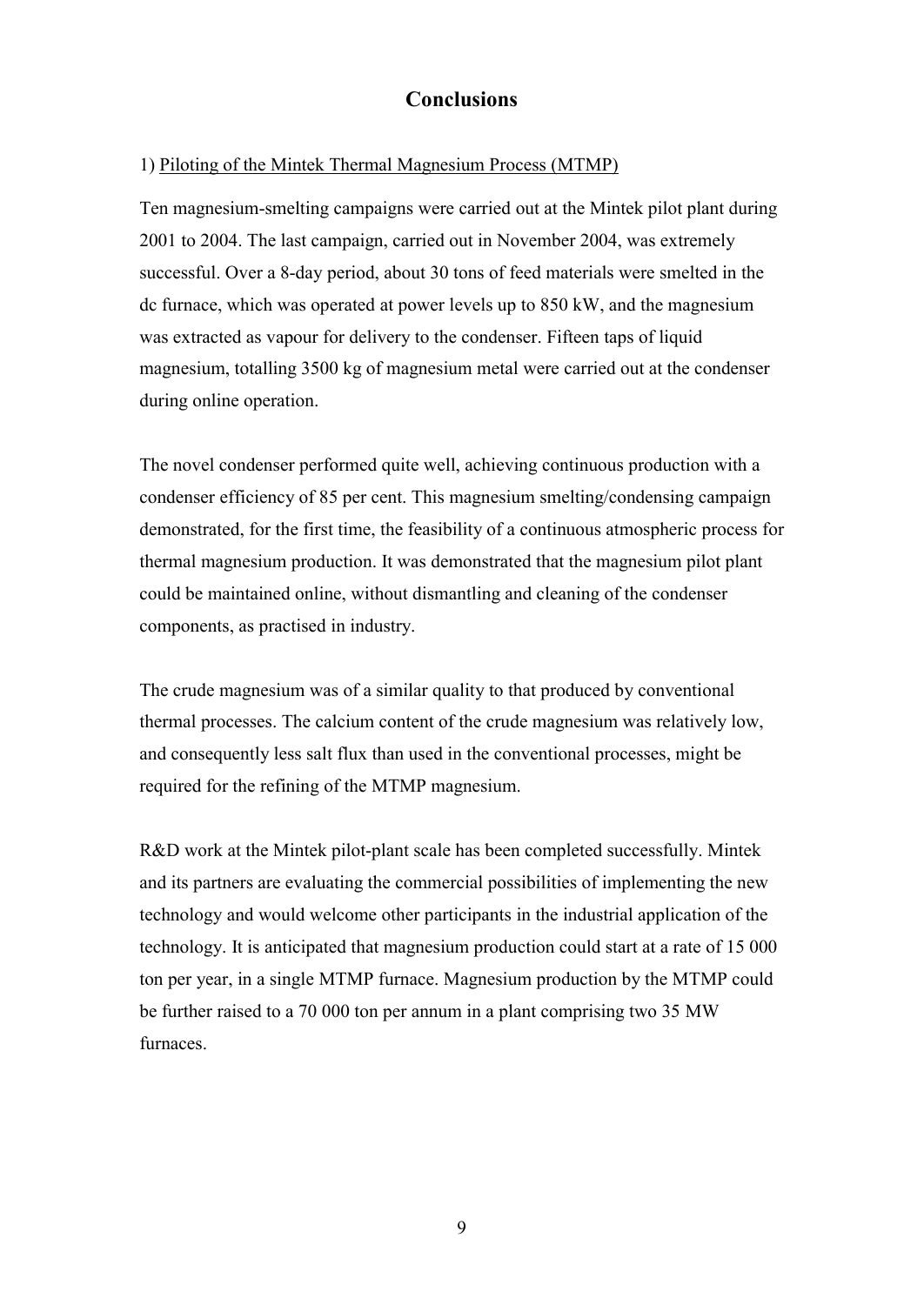#### 2) Magnesium Market

In 2004, the primary production of magnesium was 570 000 ton. Demand is expected to grow by 6 to 8 per over the next 10 to 15 years. Primary magnesium production is expected to become a 2 million ton/year industry by the year 2020. The growth will be driven by the automobile sector where the growth was around 12 per cent over the last 10 years. This end-user sector is expected to expand from 180 000 ton/year in 2004, to one million ton by the year 2020, i.e. half of the primary magnesium production. China is likely to remain the dominant supplier of primary magnesium but competitively priced non-Chinese magnesium producers will be needed to sustain the anticipated growth of 6 to 8 per cent over the next 10 years.

### 3) Economics of the Mintek Thermal Magnesium Process (MTMP)

The economics of a MTMP plant were compared with those of a fused-salt electrolysis plant for the production of magnesium, both plants being located in Canada. The cash operating costs (variable  $+$  fixed costs) of a MTMP and an electrolytic plant, are US\$ 0.89/lb magnesium and US\$ 1.10/lb magnesium respectively. The overall costs, including capital costs (i.e. cash operating costs + capital costs), are US\$ 1.21/lb magnesium and US\$ 1.62/lb magnesium respectively. It appears that the overall costs of a MTMP magnesium plant are 75 per cent of those of an electrolytic plant for magnesium. For a MTMP plant located in South Africa, the operating costs are US\$ 0.76/lb magnesium, which is substantially lower than the corresponding costs (US\$ 0.89/lb magnesium) for a plant in Canada.

## **Acknowledgements**

This paper is published by permission of Anglo American Corporation, Eskom, and Mintek. Their financial support, as well as that received from the South African Department of Science and Technology, is very much appreciated.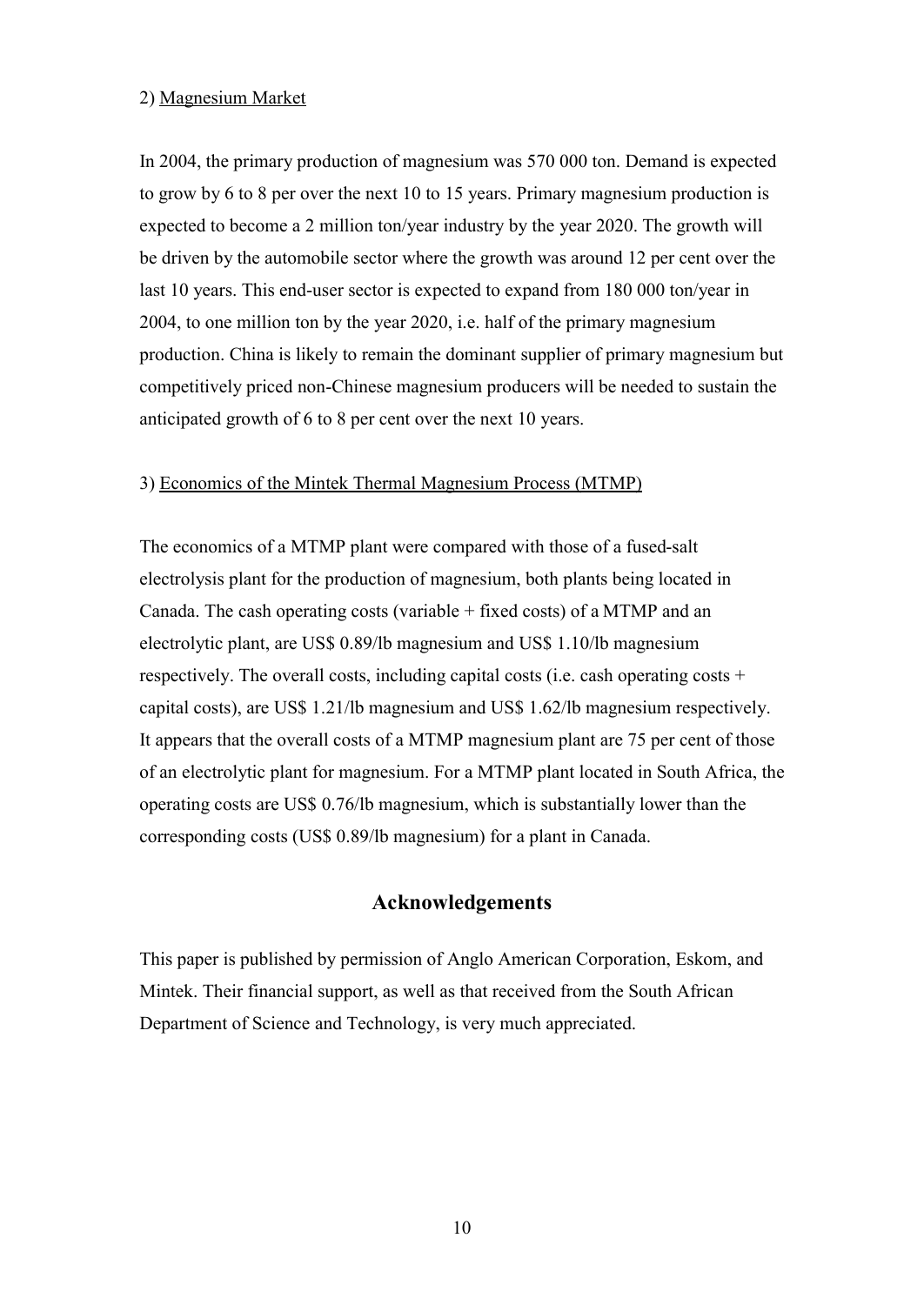## **References**

- 1. Pidgeon LM, and Alexander WA. Thermal production of magnesium Pilot plant studies on the retort ferrosilicon process. Transactions AIME 159, 1944, pp. 315- 352
- 2. Faure C, and Marchal J. Magnesium by the Magnetherm Process. Journal of Metals 16, 1964, pp. 721-723
- 3. Trocme F. The Development of the Magnetherm Process. Light Metals, 1971. The Metallurgical Society of AIME, New York, 1971, pp. 669-678
- 4. Schoukens AFS. A plasma-arc process for the production of magnesium. Extraction Metallurgy 89, Proceedings of a Symposium organized by The Institute of Mining and Metallurgy, London July 1989, pp. 209-223
- 5. Barcza NA, and Schoukens AFS. Thermal production of magnesium. Assignee: Mintek. United States Patent 4,699,653. October 1987. 5 pp.
- 6. Barcza NA, Freeman MJ, and Schoukens AFS. Thermal magnesium: is it economically viable? 2<sup>nd</sup> Annual Australasian Magnesium Conference 2000, Sydney, Australia, March 2000
- 7. Barcza NA, Freeman MJ, Schoukens AFS, and Abdellatif MA. Pre-feasibility study of the Mintek metallothermic process at Batchelor. 3<sup>rd</sup> Annual Australasian Magnesium Conference 2001, Sydney Australia, April 2001
- 8. Abdellatif MA. Atmospheric thermal magnesium extraction. Pyrometallurgy 05 Conference, organized by Minerals Engineering International, Cape Town, 14-15 March, 2005
- 9. Milestone for Thermal Magnesium Process. Mintek Bulletin no. 136, May 2005
- 10. Mintek Magnesium tests are successful. Magnesium Monthly Review, Volume 34, no. 5, May-June 2005
- 11. Bowman KA. Magnesium by the Magnetherm process Process contamination and fused salt refining. Light Metals (The Metallurgical Society of AIME) 1986, pp.1033-1038
- 12. Roskill Information Services. The Economics of Magnesium Metal, ninth edition, 2004
- 13. Webb D (Hydro Magnesium). Magnesium supply and demand 2004. IMA Annual Conference, Berlin, May 2005